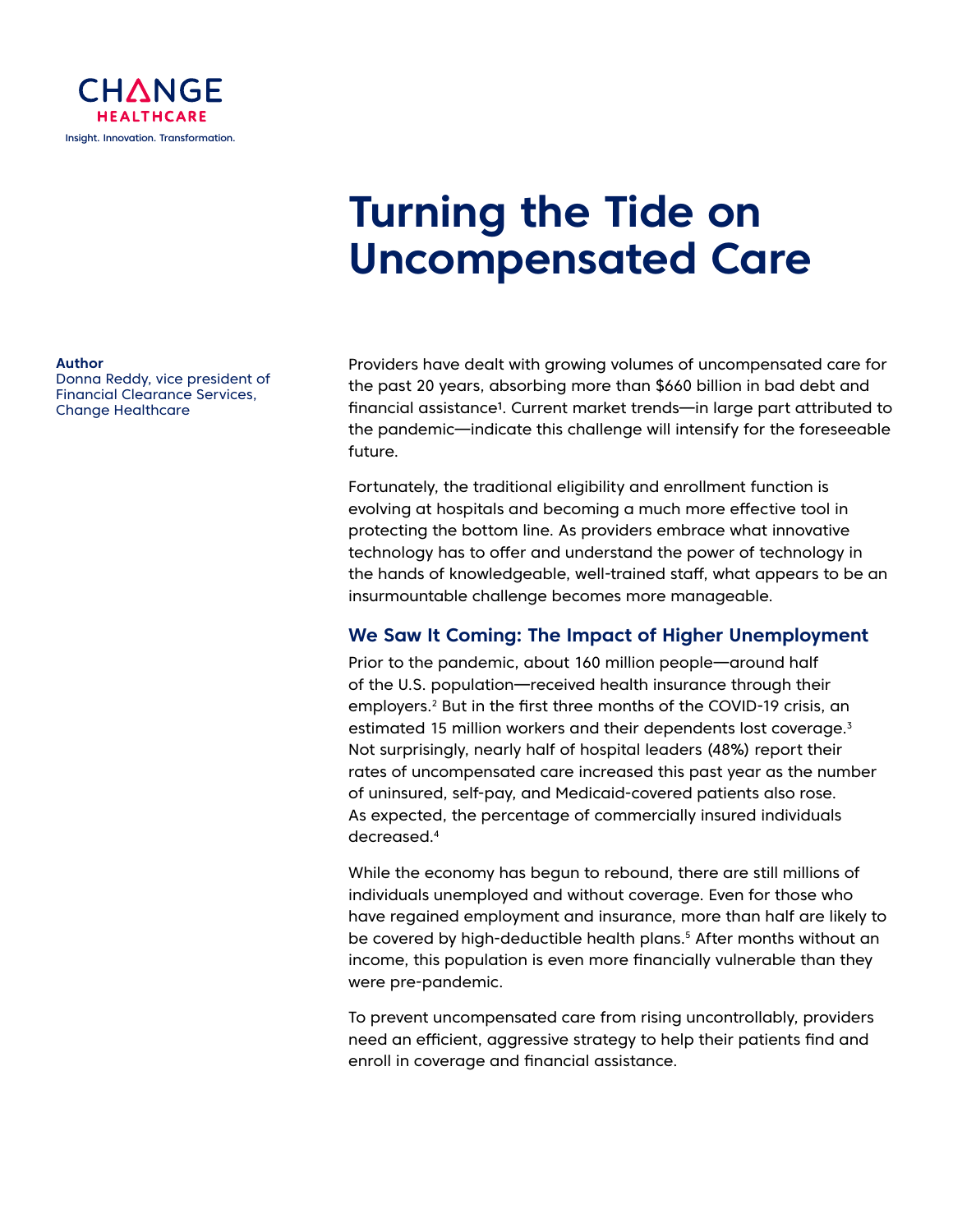### **How Technology Helps**

Determining eligibility for government coverage and financial assistance is a cumbersome, timeconsuming task when handled manually. Myriad programs, each with unique qualifying criteria, can quickly overwhelm patients, as well as the staff assisting them. Add the equally complex enrollment process, followed by the need to monitor application status and facilitate approvals, and it's easy to see why a manual or even semimanual process generates chaos and isn't likely to yield the successful enrollments needed to thwart uncompensated care.

Technological advances have streamlined and optimized these processes, making them more efficient, productive, and successful. Here are a few examples of how IT is optimizing traditional eligibility and enrollment:

- **• Artificial Intelligence.** Machine learning (ML) models can predict the likelihood of a patient's eligibility for a specific program. This helps staff in three ways, enabling them to:
	- Prioritize which patients to assist first
	- Focus their efforts on programs where they are most likely to be successful
	- Design workflows to ensure an efficient and successful enrollment, timing follow-up communications to align with typical program response times
- **• Bedside tablets and automated workflow.** Who knew a digital tablet could make light-year strides for the eligibilty and enrollment function? The power of this tool comes from two sources: First, leveraging an automated workflow, and secondly, being able to go to the patient's bedside early in the admission process.

An automated, decision-tree workflow supports an interview whereby each of the patient's answers determines the next question, narrowing the path to where eligiblity is most likely to be found. This decreases the time needed with the patient. Staff can immediately access and complete digital applications, let the patient sign via a secure and compliant e-signature (where accepted), and submit—all in one seamless process. Fully digitized files allow for electronic follow-up and archiving.

The advantage of the mobile tablet is equally important: It improves your chances of securing an opportunity to assist patients when they're most likely to cooperate, and it helps ease patients' finanical stress early by letting them know they have an advocate doing everything possible to alleviate any finanical burden.

**• Patient websites and portals.** Websites and portals make it easier for patients to find the information they need and begin securing financial help. Helping patients understand the eligiblity and enrollment process, providing answers to FAQs, offering a point of contact, and giving patients the ability to upload documents and check on the status of their applications can help alleviate their stress, improve satisfaction, and increase the chances coverage/financial assistance will be secured.



## **Why Trained Staff Are Irreplaceable**

We've often heard, "Technology is only as valuable as the hands it's in," and that is certainly true when speaking of the sensitive process of helping patients who are seeking care, likely feeling unwell, experiencing the stress of illness, and simultaneously needing financial assistance.

While technological advancements can significantly improve efficiency, optimize processes to achieve successful enrollments, and even enable providers to improve patient engagement and interactions, it remains true that without a well-trained, knowledeable, and skilled staff, it's unlikely a hospital can achieve its potential in securing the best payment options for patients.